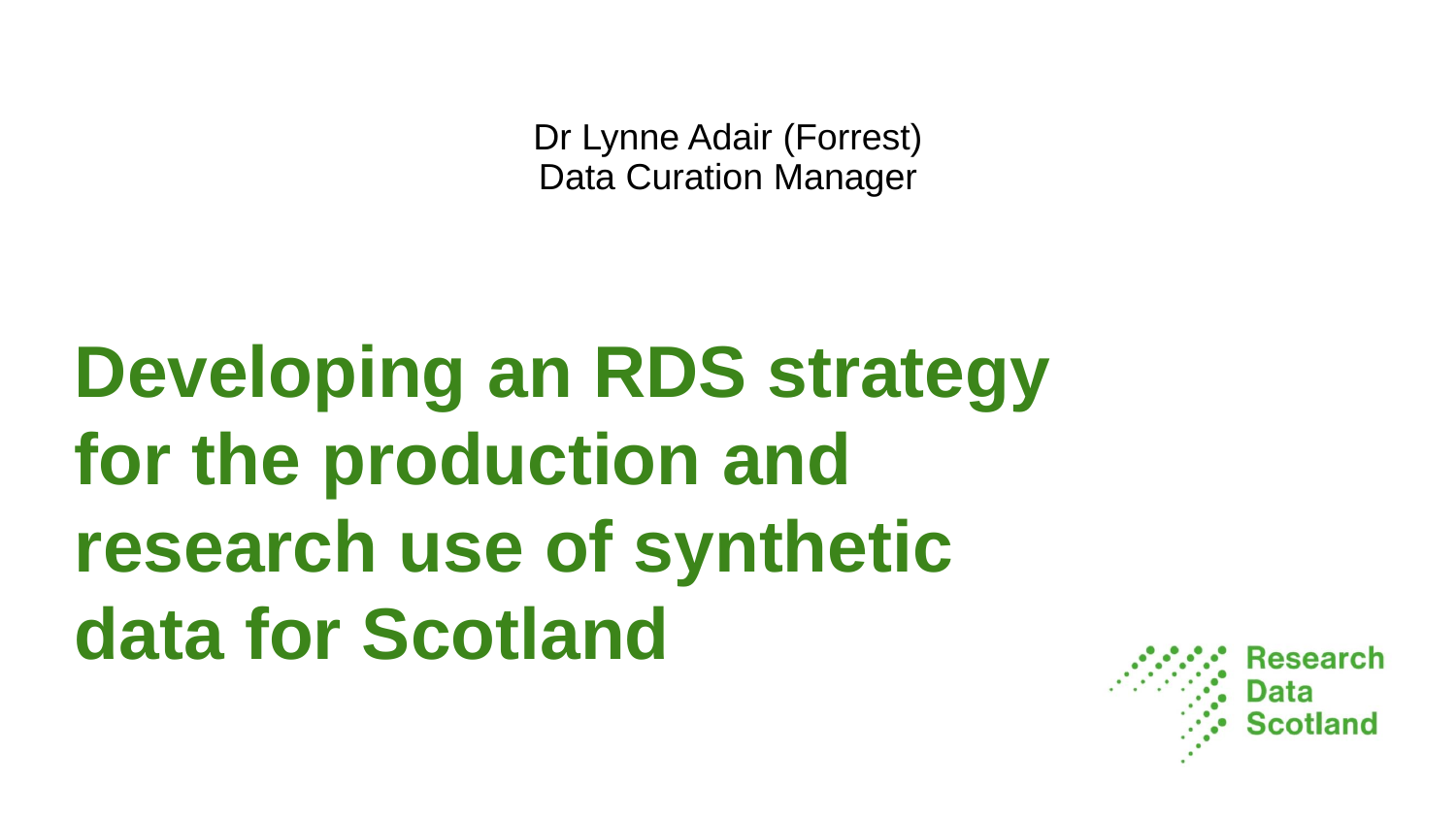## **RDS Mission Statement**



To promote and advance health and social wellbeing in Scotland by enabling access to public sector data about people, places and businesses for research in the public good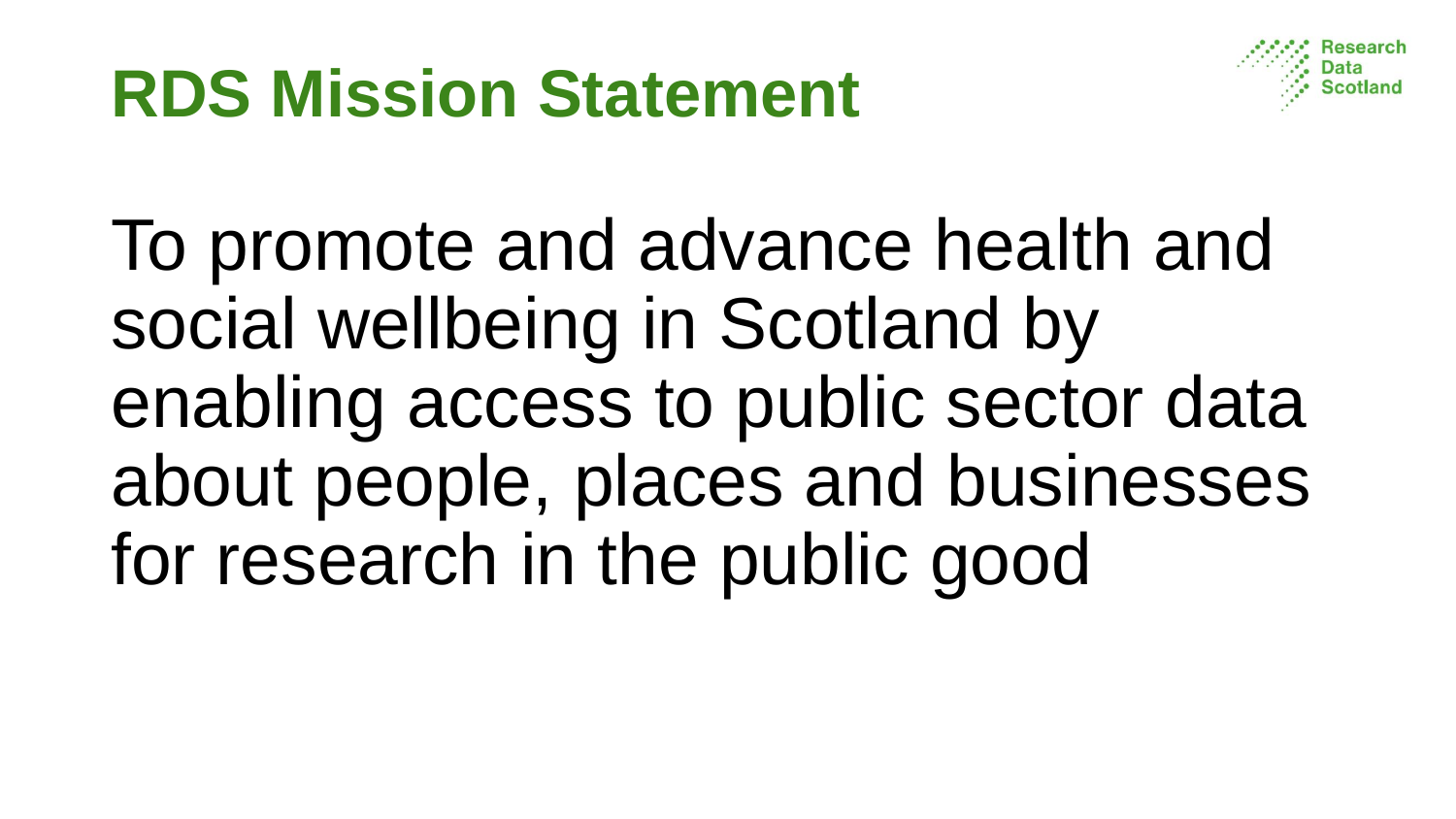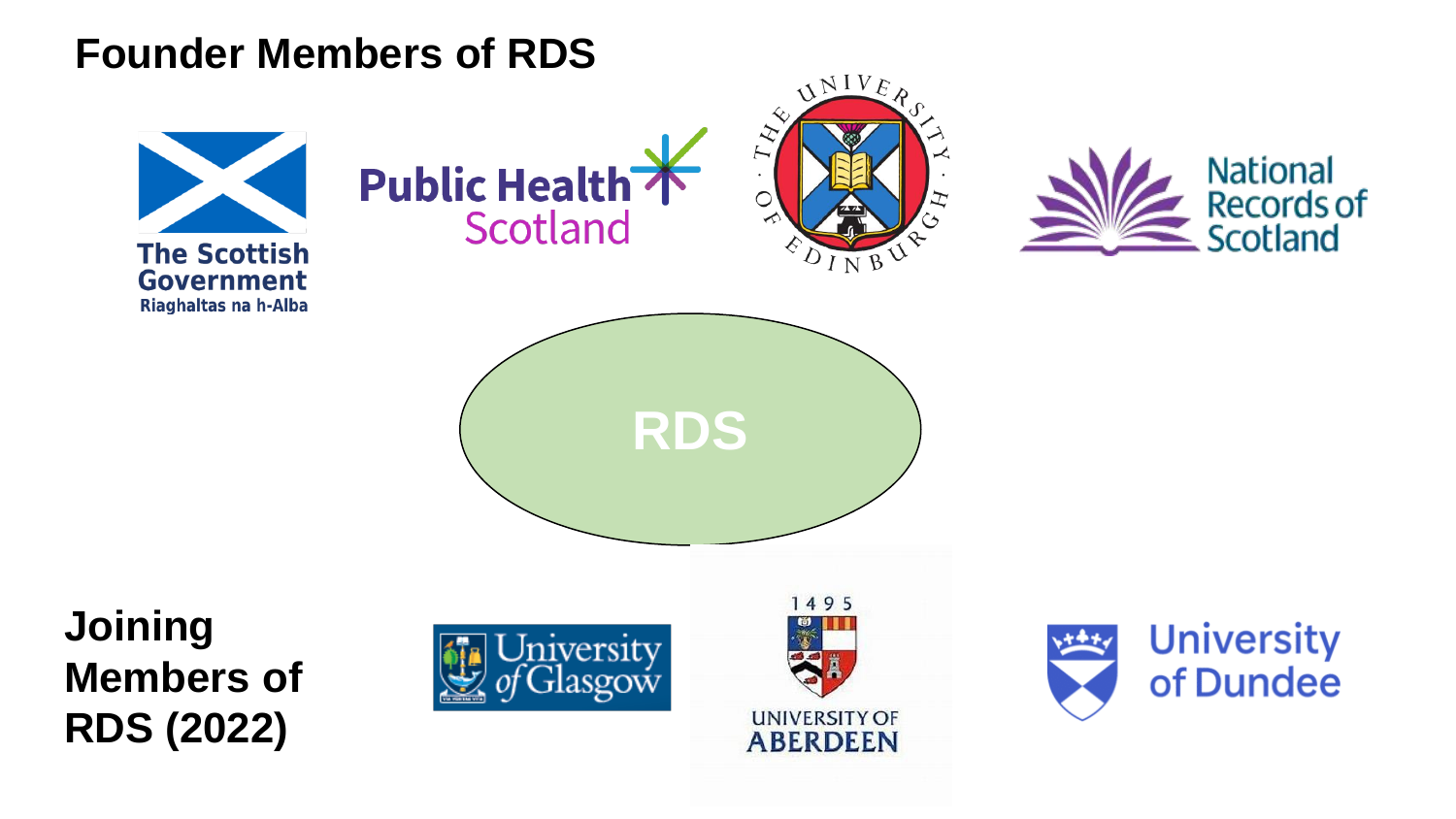# RDS principles



- Only enable access to data for research for public good
- Only access data once an individual's personal identity has been removed
- All data is always kept in a controlled and secured environment
- All income that RDS generates will be re-invested into service
- RDS will be transparent
- Firms that access public data for the public good through RDS will share any commercial benefits back to improve public services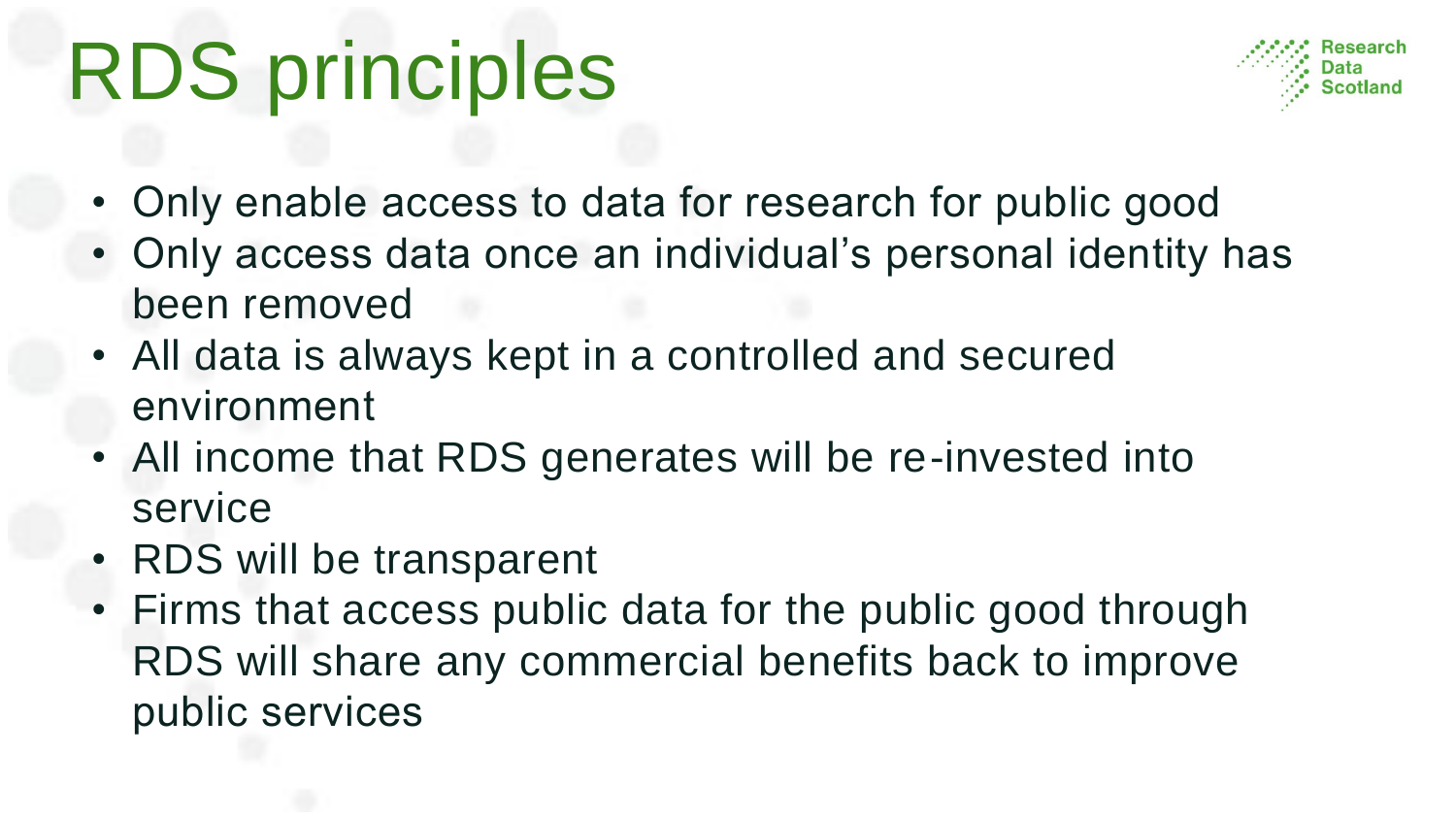

# **LA Background**

- Admin data researcher for 10 years
- Research Support for 4 years
- Worked at ADRC-S, SCADR and Scottish Longitudinal Study (SLS)
- Developed synthetic datasets for SLS researchers using Synthpop package
- Worked at RDS for 11 weeks…
- Remit: develop a synthetic data strategy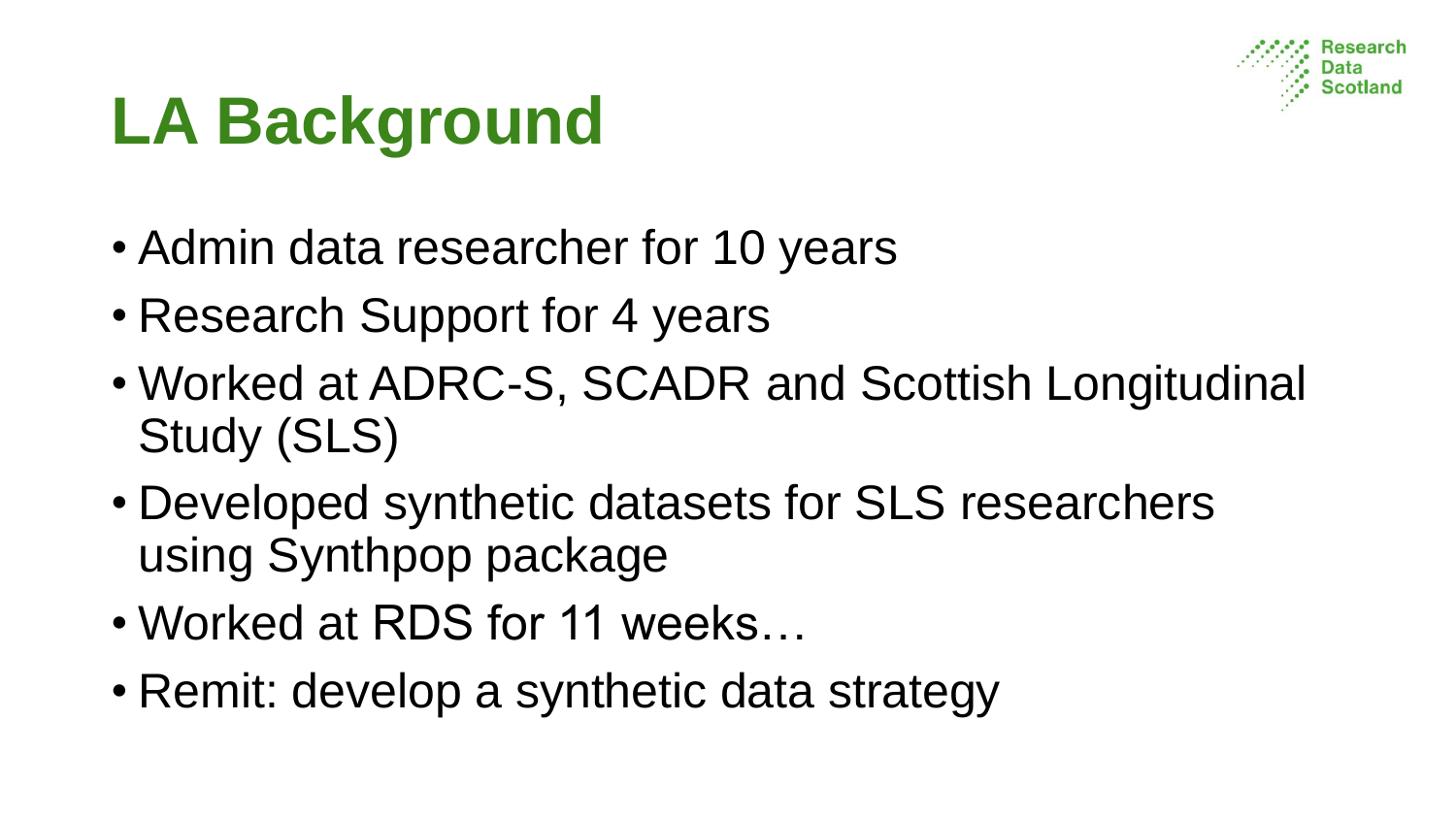

# **Synthetic Data Definition**

'Synthetic data are modelled statistical outputs released in a format that closely resembles the confidential data format'

US Census Bureau

'A new copy of a data set that is generated at random but made to follow the **structure** and **some of the patterns** of the original data set'

'Accelerating public policy research with synthetic data': ADR-UK Report Dec 2021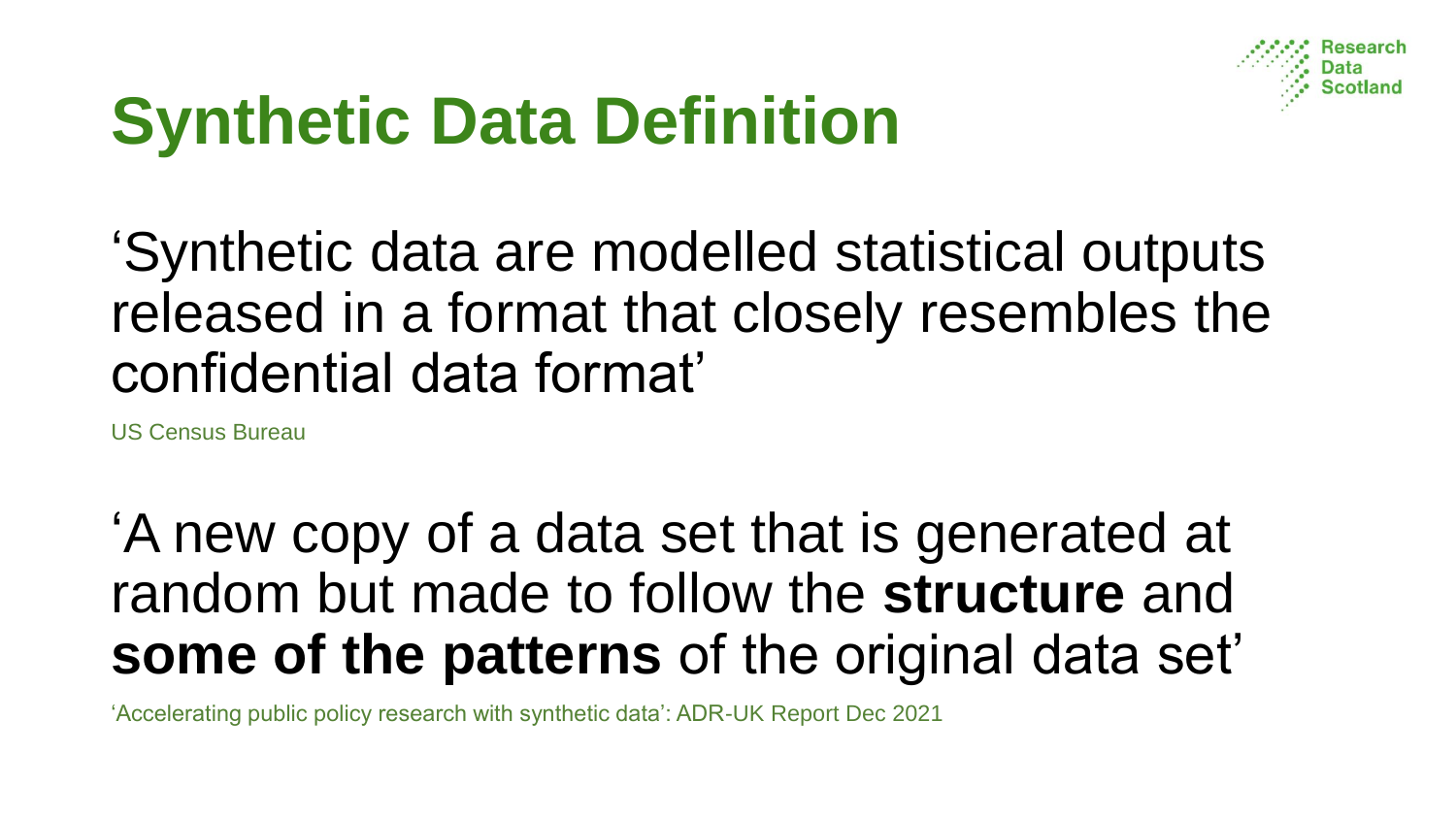

#### **Spectrum**

Low fidelity to high fidelity



[ONS methodology working paper series number 16 -](https://www.ons.gov.uk/methodology/methodologicalpublications/generalmethodology/onsworkingpaperseries/onsmethodologyworkingpaperseriesnumber16syntheticdatapilot) Synthetic data pilot - Office for National Statistics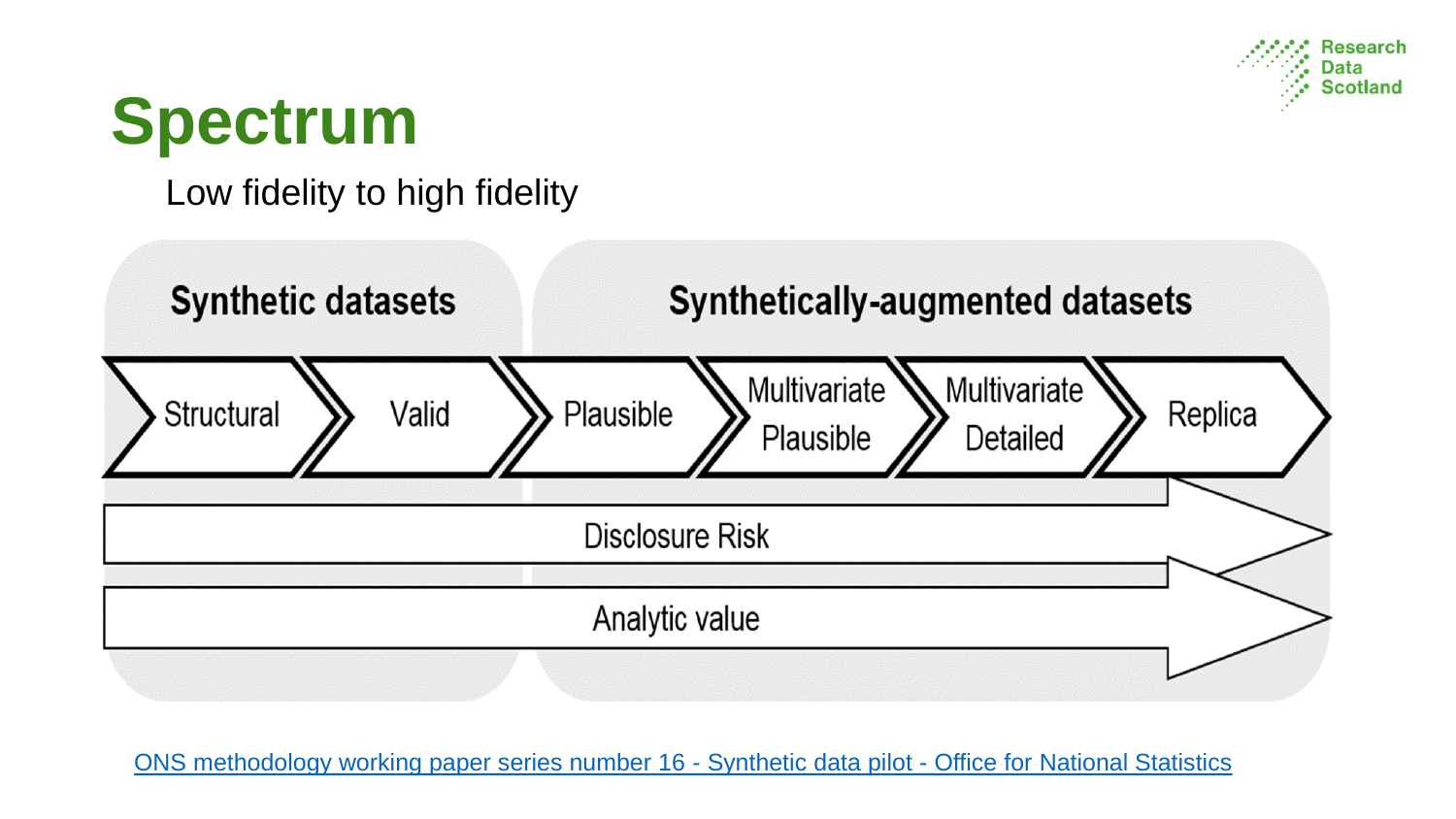

# **Scoping**

Investigate what other data organisations are doing around synthetic data: RSHs, PHS, ONS, NSS, HDRUK, ADR-UK

- What experience do you have in using synthetic data?
- What purposes do you use synthetic data for? What would you like to use it for?
- What tools are you using/planning to use?
- What are the issues you've experienced?

Discussions used to identify what the RDS synthetic data strategy might include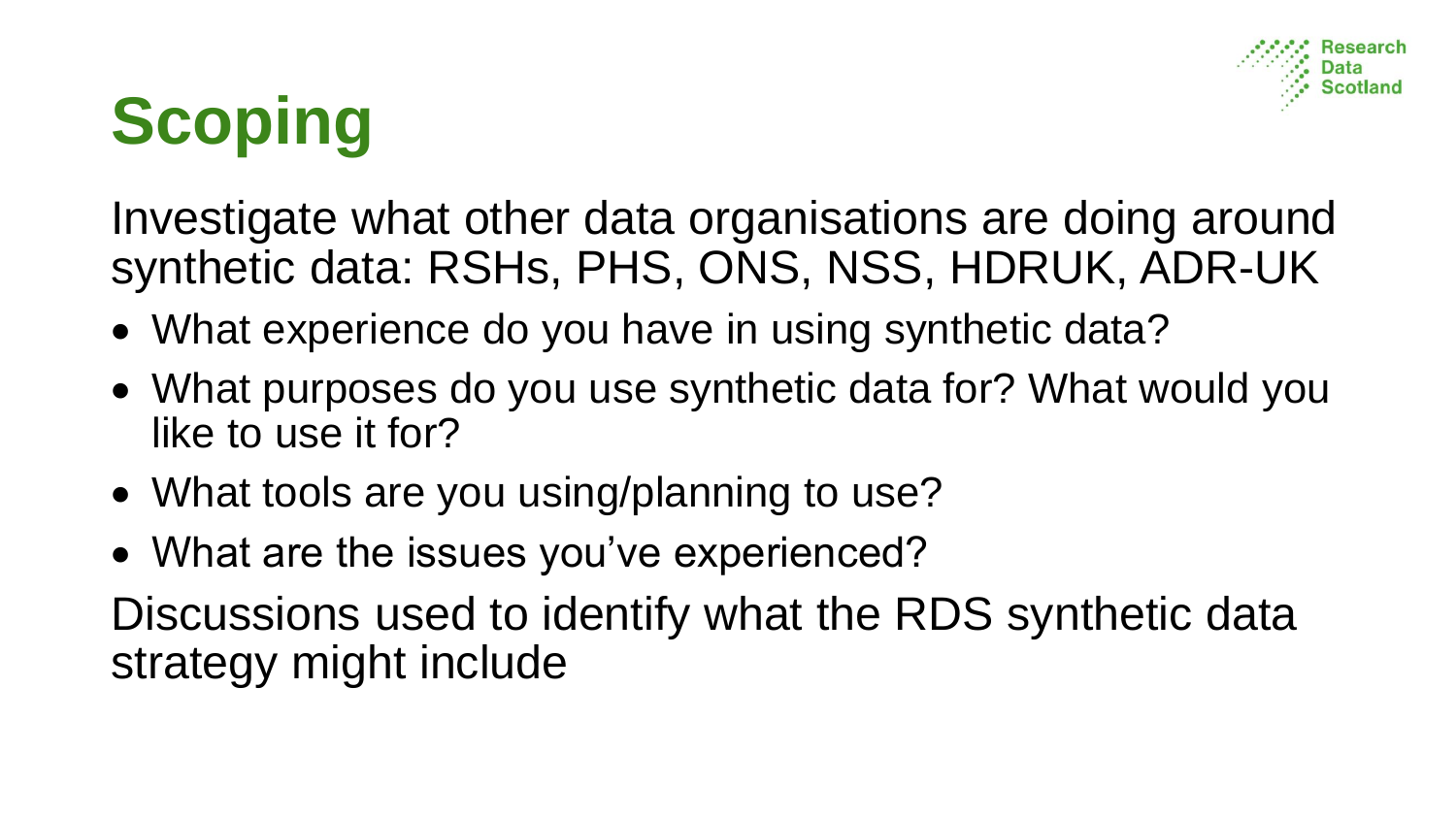# **Synthetic data landscape**

- Several organisations have created ad-hoc, low-fidelity synthetic data using bespoke code in R/python/other, and this is fairly easy to do
- For production of high-fidelity data, and scaling up of synthetic data production, synthetic data tool would be useful
- Work needs to be done to determine the most suitable tool(s)
	- Ability to deal with different data types and relationships, handle large numbers of variable categories and deal with temporal data
	- Different tools for different fidelity requirements?
	- Commercial v open-source
	- Commercial tools expense v utility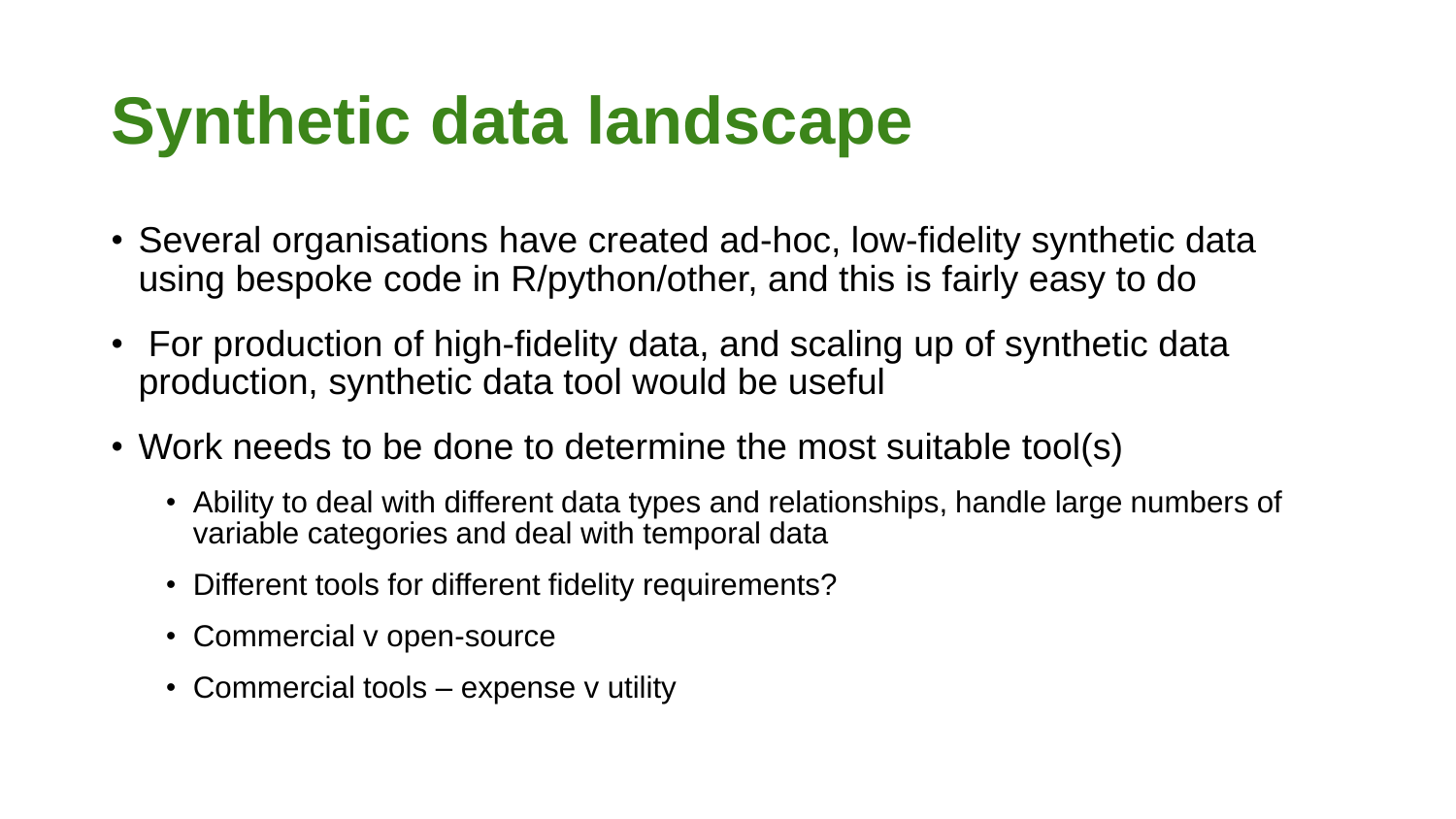# **Synthetic data landscape**

- Addressing privacy concerns public and data controllers
- Information Governance (IG) challenges on trying to release high fidelity data
- How to measure how closely the synthetic data resembles the real thing and thus is a disclosure risk
	- Standardisation of the different types of synthetic data and the terminology around this is required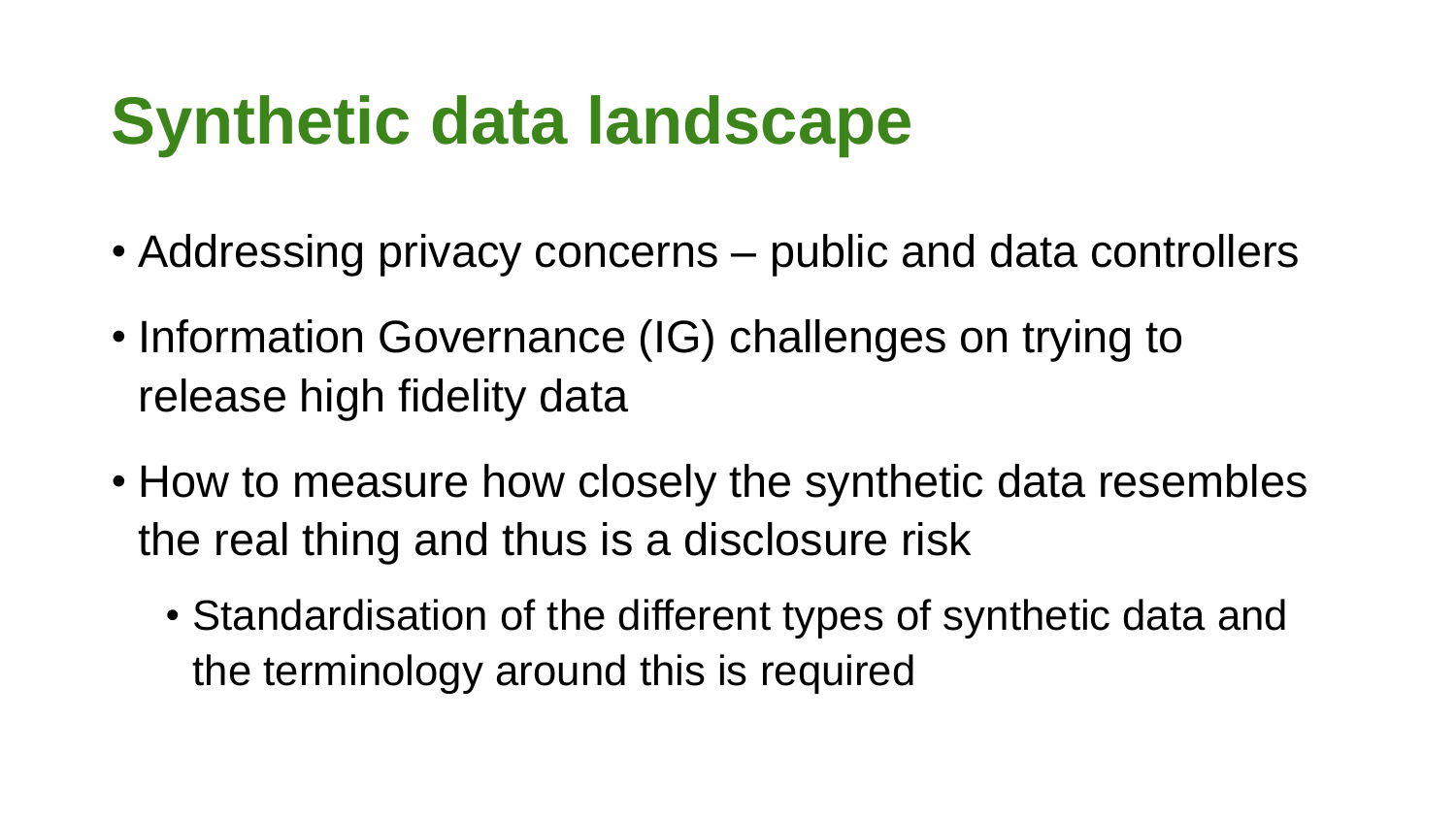

# **Uses of synthetic data**

- •Training in using linked administrative data
- Data discovery (augment metadata catalogue)
- Code development:
	- Writing and testing code before full data access is available
	- To limit safe setting access to real data
- •AI/Model training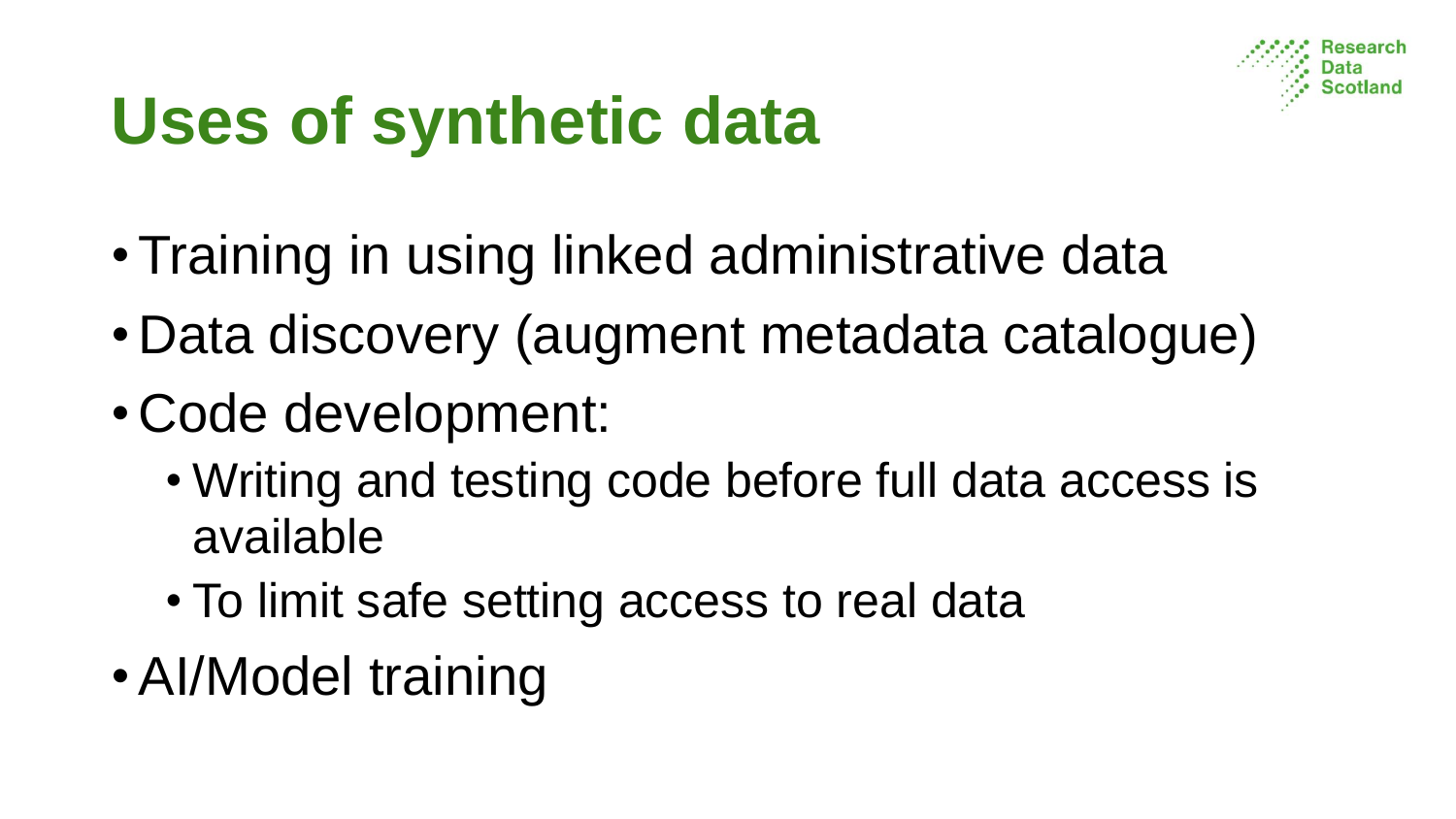

# **Synthetic data benefits**

- **To researchers and data controllers:**
	- Upskill users in use of admin data by using synthetic data as a training resource
	- Better data discovery (can augment meta data catalogue)
	- Reduce time needed in secure settings and with access to real data

#### • **Public/Generally:**

• Greater use of data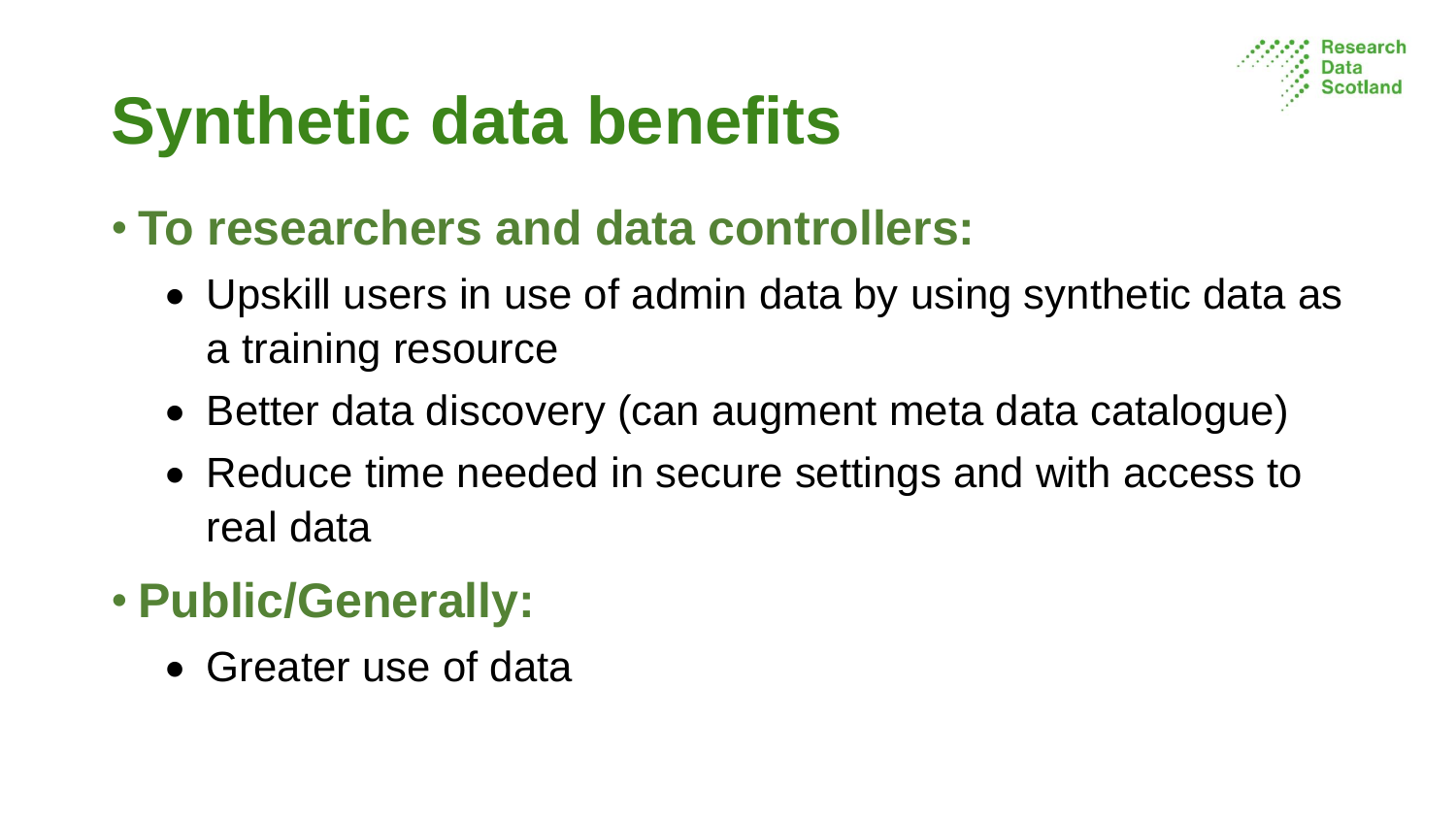

#### **Access methods/location**

- Safe haven
- Data in safe haven but accessed via VPN from elsewhere
- Analytical Workbench
- Dataset released to researcher after signing an undertaking form
- Published on website

# **Training/Accreditation Requirements**

- None
- Researcher at approved institution
- RDS Approved researcher accreditation (RDS ARA)
- RDS ARA + ONS Safe Researcher Training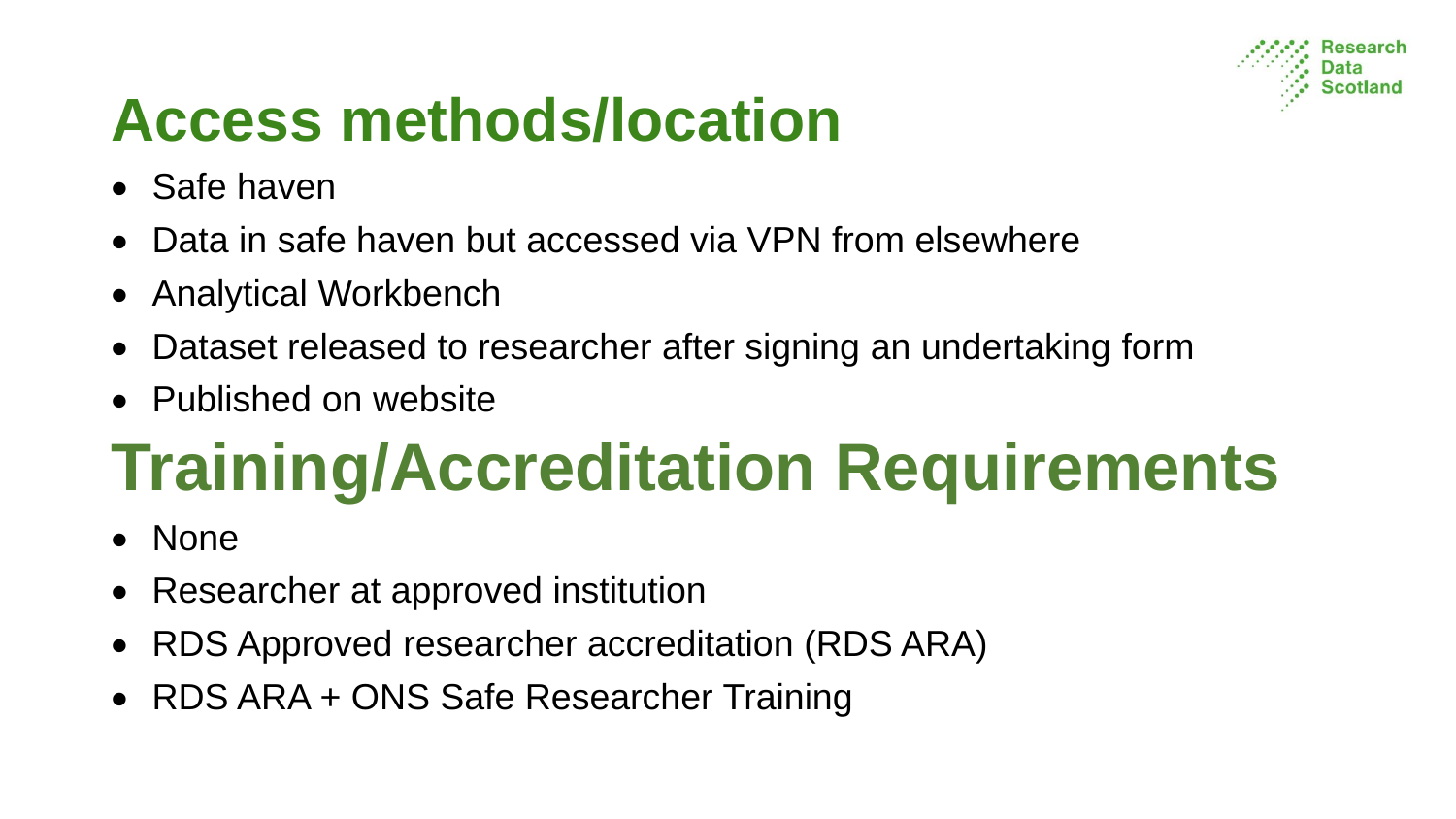#### **Plans**

- Set up a Scottish working group to identify similarities and differences in synthetic data needs, governance, and access for different organisations
- Survey researchers/users on their synthetic data requirements
- Speak to data controllers re their understanding and concerns around synthetic data
- Supply IG and legal expertise
- Public engagement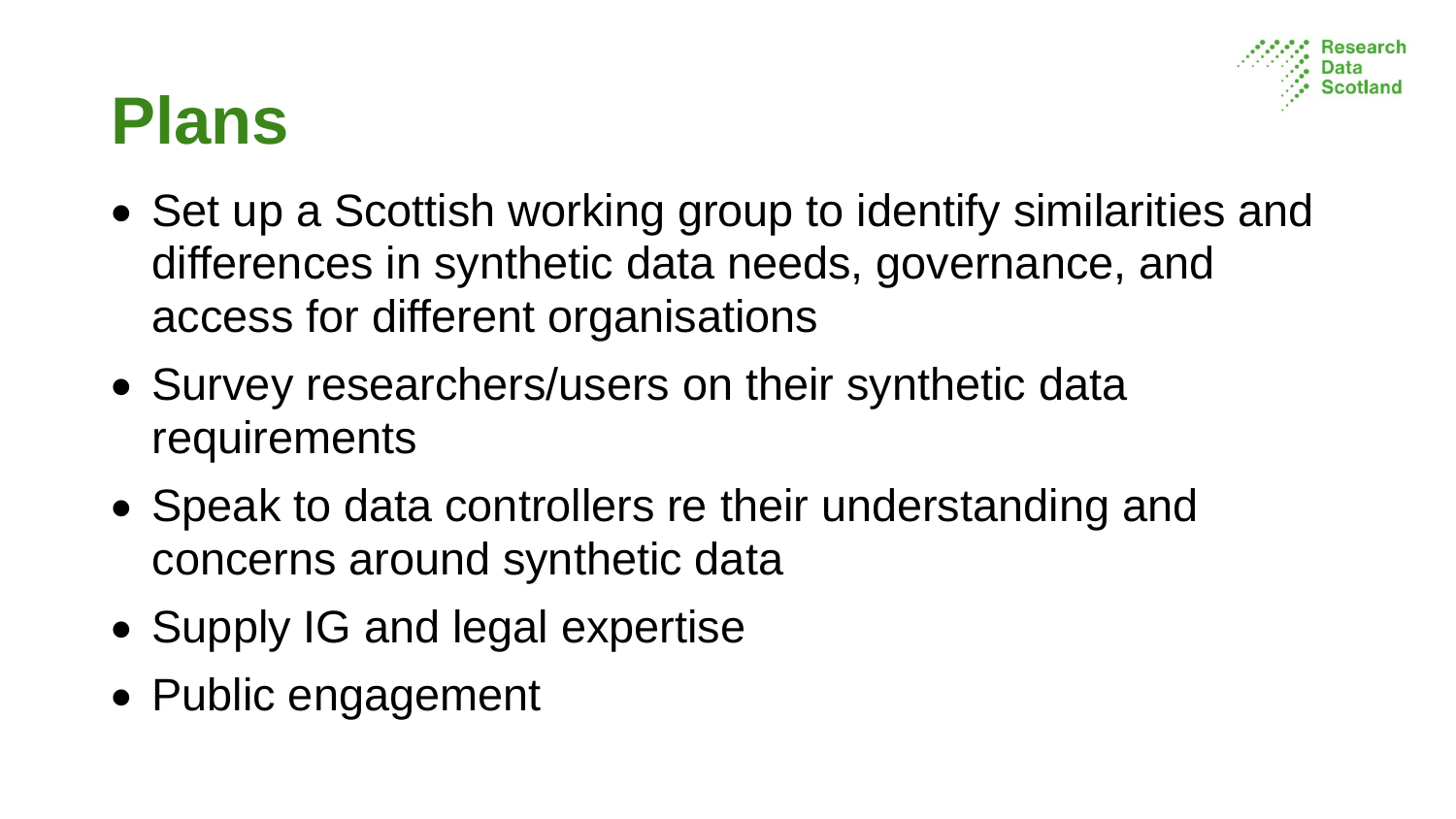

#### **Plans**

- Fund work to :
	- Investigate synthetic data tools and synthetic data requirements
		- Evaluate and compare commercial and open-source tools
		- Cost-benefit analysis
		- Different solutions for low- and high-fidelity synthesis?
	- Develop a standardised synthetic data classification system to help understand the fidelity and risk of the synthetic data
	- Develop an example synthetic dataset (low- and high-fidelity versions)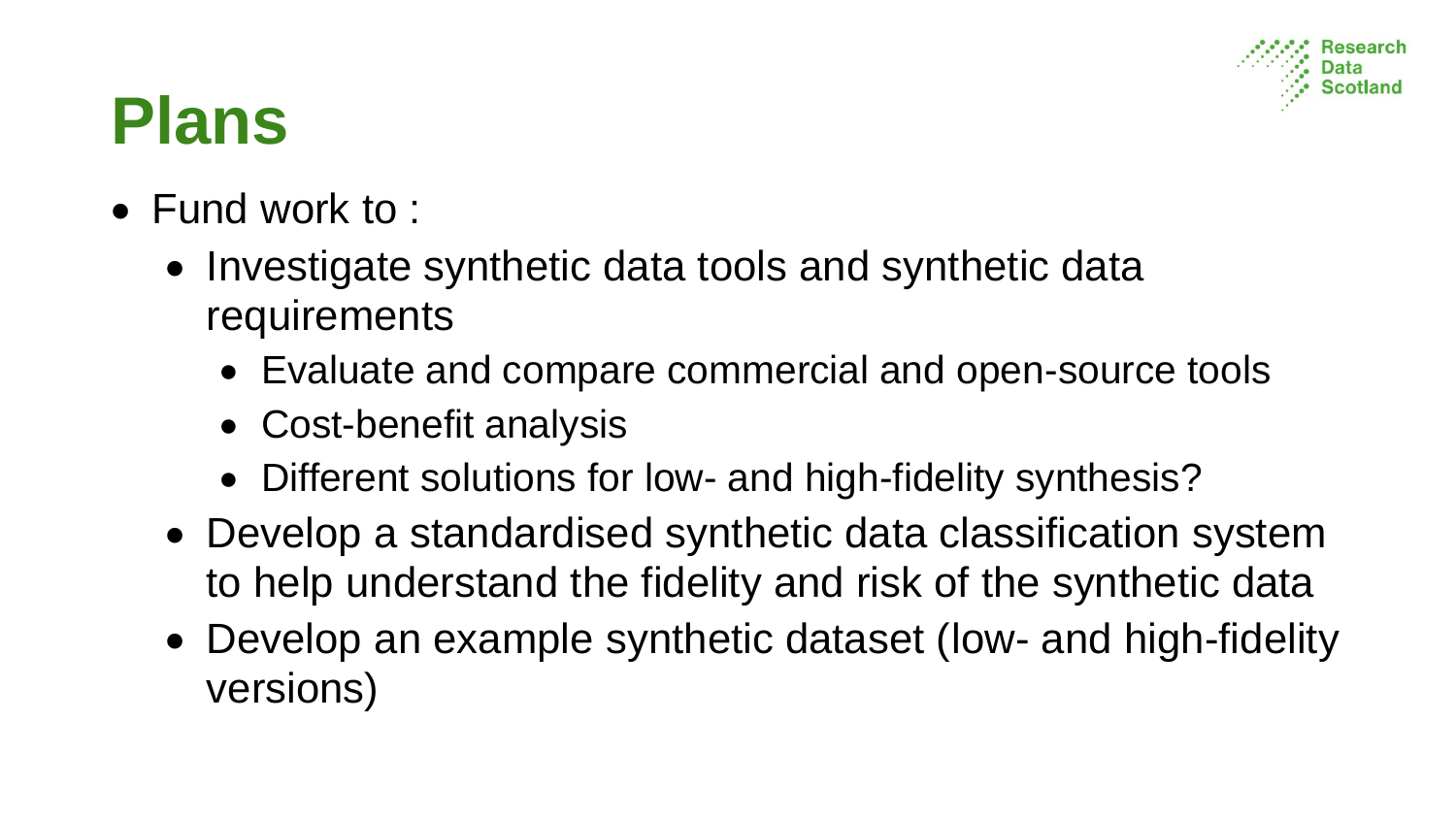

### **Proposed Outcomes**

- A test **synthetic dataset**
- A **data/tools matrix** to allow selection of the most appropriate tool and level of fidelity required for production of different types of synthetic data
- A clear **synthetic data classification system** in terms of fidelity and risk that can be used when speaking to data controllers
	- Specify training and IG requirements, access methods and location for each synthetic data classification
- For the future: **Synthetic datasets** for training, data discovery and code development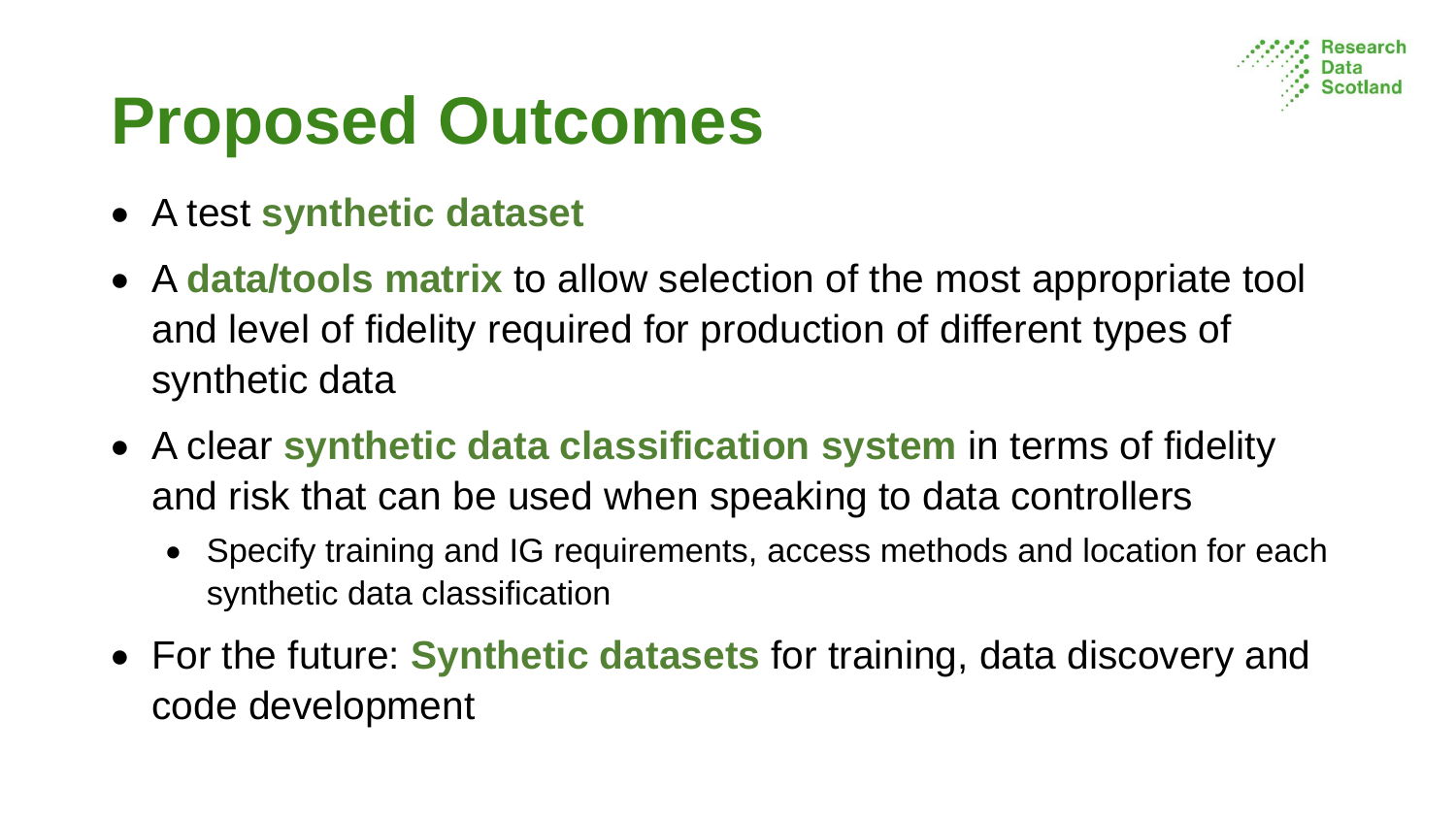

### **Questions**

- What experience do you have in using synthetic data?
- What purposes do you use synthetic data for? What would you like to use it for?
- What tools are you using/planning to use?
- What are the issues you've experienced?
- Anything we should consider that hasn't been covered?